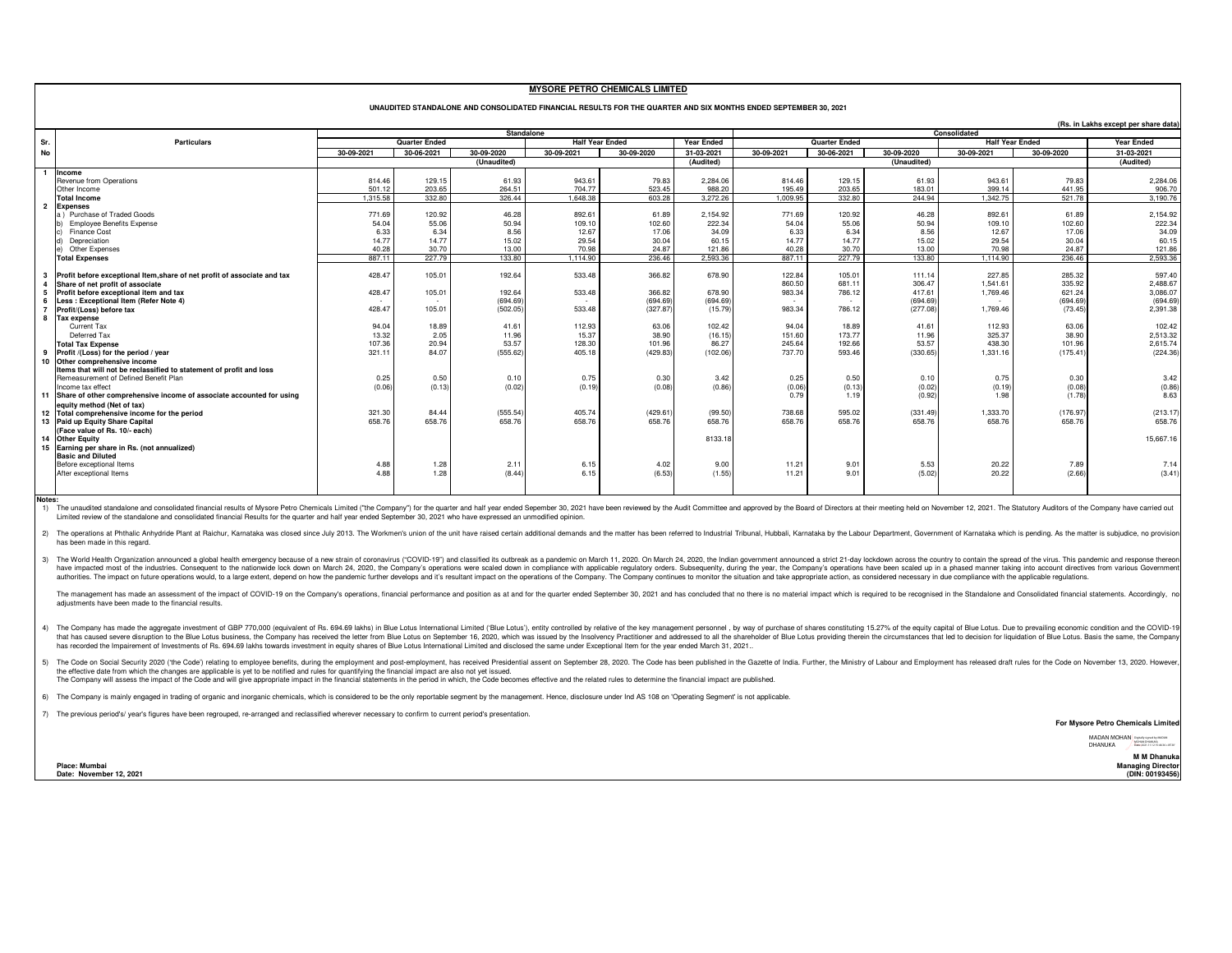| <b>Particulars</b>                                                       | <b>Standalone</b><br>As at<br>30-09-2021 | As at                   | Consolidated          |                       |
|--------------------------------------------------------------------------|------------------------------------------|-------------------------|-----------------------|-----------------------|
|                                                                          |                                          |                         |                       |                       |
|                                                                          |                                          |                         | As at<br>30-09-2021   | As at<br>31-03-2021   |
| <b>ASSETS</b>                                                            | (Unaudited)                              | 31-03-2021<br>(Audited) | (Unaudited)           | (Audited)             |
|                                                                          |                                          |                         |                       |                       |
|                                                                          |                                          |                         |                       |                       |
| <b>Non-Current assets</b>                                                |                                          |                         |                       |                       |
| Property, Plant and Equipment                                            | 184.44                                   | 202.68                  | 184.44                | 202.68                |
| <b>Investment Properties</b><br>Investment accounted using equity method | 1,293.42                                 | 1,304.72                | 1,293.42<br>12,128.33 | 1.304.72<br>10,890.37 |
| <b>Financial Assets</b>                                                  |                                          |                         |                       |                       |
| Investments                                                              | 6,241.76                                 | 3,871.50                | 5,414.84              | 3,044.58              |
| <b>Other Financial Assets</b>                                            | 73.84                                    | 994.04                  | 73.84                 | 994.04                |
| <b>Other Non-Current Assets</b>                                          | 33.40                                    | 69.52                   | 33.40                 | 69.52                 |
| <b>Total Non-Current Assets</b>                                          | 7,826.86                                 | 6,442.46                | 19,128.27             | 16,505.91             |
|                                                                          |                                          |                         |                       |                       |
| <b>Current Assets</b><br><b>Financial Assets</b>                         |                                          |                         |                       |                       |
| Investments                                                              |                                          | 558.64                  |                       | 558.64                |
| <b>Trade Receivables</b>                                                 | 426.96                                   | 485.56                  | 426.96                | 485.56                |
| Cash and Cash Equivalents                                                | 191.09                                   | 144.46                  | 191.09                | 144.46                |
| Bank balances other than Cash and Cash Equivalent                        | 34.56                                    | 34.11                   | 34.56                 | 34.11                 |
| <b>Other Financial Assets</b>                                            | 1,143.32                                 | 1,681.96                | 1,143.32              | 1,681.96              |
| <b>Other Current Assets</b>                                              | 1.31                                     | 2.87                    | 1.31                  | 2.87                  |
| <b>Total Current Assets</b>                                              | 1,797.24                                 | 2,907.60                | 1,797.24              | 2.907.60              |
| <b>Total Assets</b>                                                      | 9,624.10                                 | 9,350.06                | 20,925.51             | 19,413.51             |
| <b>EQUITY AND LIABILITIES</b>                                            |                                          |                         |                       |                       |
| Equity                                                                   |                                          |                         |                       |                       |
| Equity Share Capital                                                     | 658.76                                   | 658.76                  | 658.76                | 658.76                |
| <b>Other Equity</b>                                                      | 8,407.25                                 | 8,133.18                | 16,869.19             | 15,667.16             |
| <b>Total Equity</b>                                                      | 9,066.01                                 | 8,791.94                | 17,527.95             | 16,325.92             |
| Liabilities                                                              |                                          |                         |                       |                       |
| <b>Non-Current Liabilities</b>                                           |                                          |                         |                       |                       |
| <b>Financial Liabilities</b>                                             |                                          |                         |                       |                       |
| <b>Other Financial Liabilities</b>                                       | 166.63                                   | 166.63                  | 166.63                | 166.63                |
| Provisions                                                               | 11.23                                    | 9.98                    | 11.23                 | 9.98                  |
| Deferred Tax Liabilities (Net)<br><b>Total Non-Current Liabilities</b>   | 43.85<br>221.71                          | 28.48<br>205.09         | 2,883.32<br>3,061.18  | 2,557.95<br>2,734.56  |
|                                                                          |                                          |                         |                       |                       |
| <b>Current Liabilities</b>                                               |                                          |                         |                       |                       |
| <b>Financial Liabilities</b>                                             |                                          |                         |                       |                       |
| <b>Trade Payables</b>                                                    |                                          |                         |                       |                       |
| Due to Micro and Small Enterprises                                       |                                          |                         |                       |                       |
| Due to Others                                                            | 176.44                                   | 188.82                  | 176.44                | 188.82                |
| Provisions<br><b>Other Current Liabilities</b>                           | 124.12                                   | 124.12                  | 124.12<br>35.82       | 124.12<br>40.09       |
| <b>Total Current Liabilities</b>                                         | 35.82<br>336.38                          | 40.09<br>353.03         | 336.38                | 353.03                |
|                                                                          |                                          |                         |                       |                       |
| <b>Total Equity and Liabilities</b>                                      | 9,624.10                                 | 9,350.06                | 20,925.51             | 19,413.51             |
|                                                                          |                                          |                         |                       |                       |

Place: Mumbai Date: November 12, 2021 MOHAN<br>DHANUKA MADAN MOHAN DHANUKA Date: 2021.11.12 15:46:57 +05'30'

> **M M Dhanuka (DIN: 00193456) Managing Director**